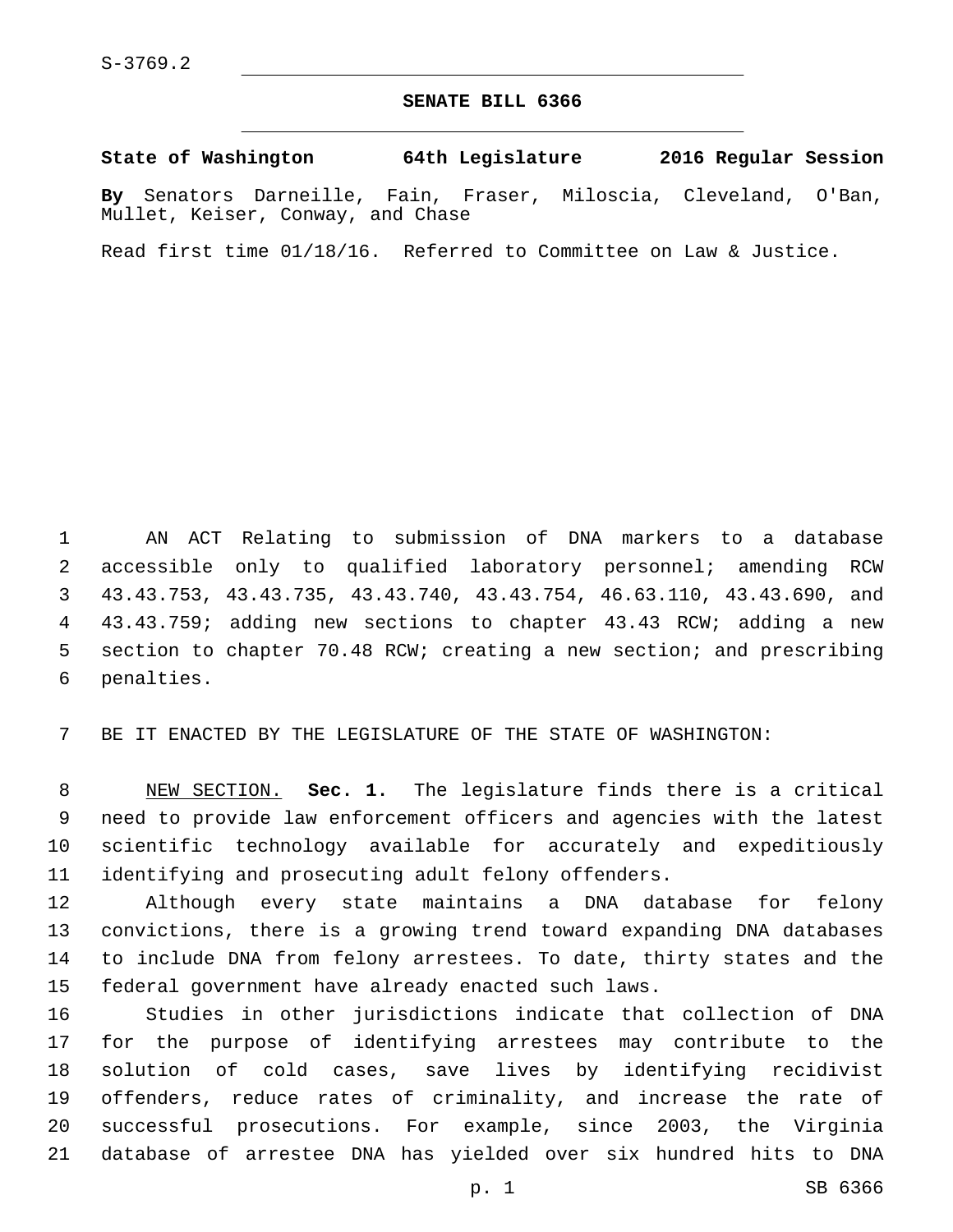collected from crime scenes, ninety-nine of which were associated 2 with sexual assault cases.

 The legislature further finds that collecting DNA from arrestees for crimes against persons as defined in RCW 9.94A.411, residential burglary, or assault in the fourth degree is cost-effective. Early identification of offenders reduces costs by focusing investigations and eliminating suspects. It may also prevent costs associated with recidivist offenders. In a study sponsored by the United States department of justice, the city of Denver found that DNA testing of arrestees reduced police expenses and prevented property loss, resulting in a ninety dollar return on investment for every dollar 12 spent on forensic DNA.

 Further, DNA samples are collected, analyzed, and stored in a way that only minimally impacts privacy concerns. The sample, typically collected via oral swab, is analyzed only with regard to forensic loci, a small percentage of an individual's genetic code, which allows identification but does not reveal genetic information, other than gender. Arrestee samples will not be analyzed unless a probable cause determination has been made. Once analyzed, the profile is stored without any personally identifying information, only a sample number and agency identifiers. The DNA profile and sample is accessible only to qualified laboratory personnel. If a hit is made between a stored sample and the forensic profile developed from a crime scene, the laboratory will notify the submitting law enforcement agency, which follows certain procedures to confirm the hit. Innocent individuals are further protected through expungement procedures, which provide for automatic destruction of the sample if the individual is not charged with a qualifying offense or is found 29 not quilty or acquitted.

 The legislature therefore finds that collecting DNA from adults arrested for a crime against persons as defined in RCW 9.94A.411, residential burglary, or assault in the fourth degree is a necessary and minimally intrusive way to identify arrestees in order to solve cold cases, prevent recidivist acts, and lower the cost of criminal investigations.35

 **Sec. 2.** RCW 43.43.753 and 2008 c 97 s 1 are each amended to read as follows:37

 The legislature finds that recent developments in molecular biology and genetics have important applications for forensic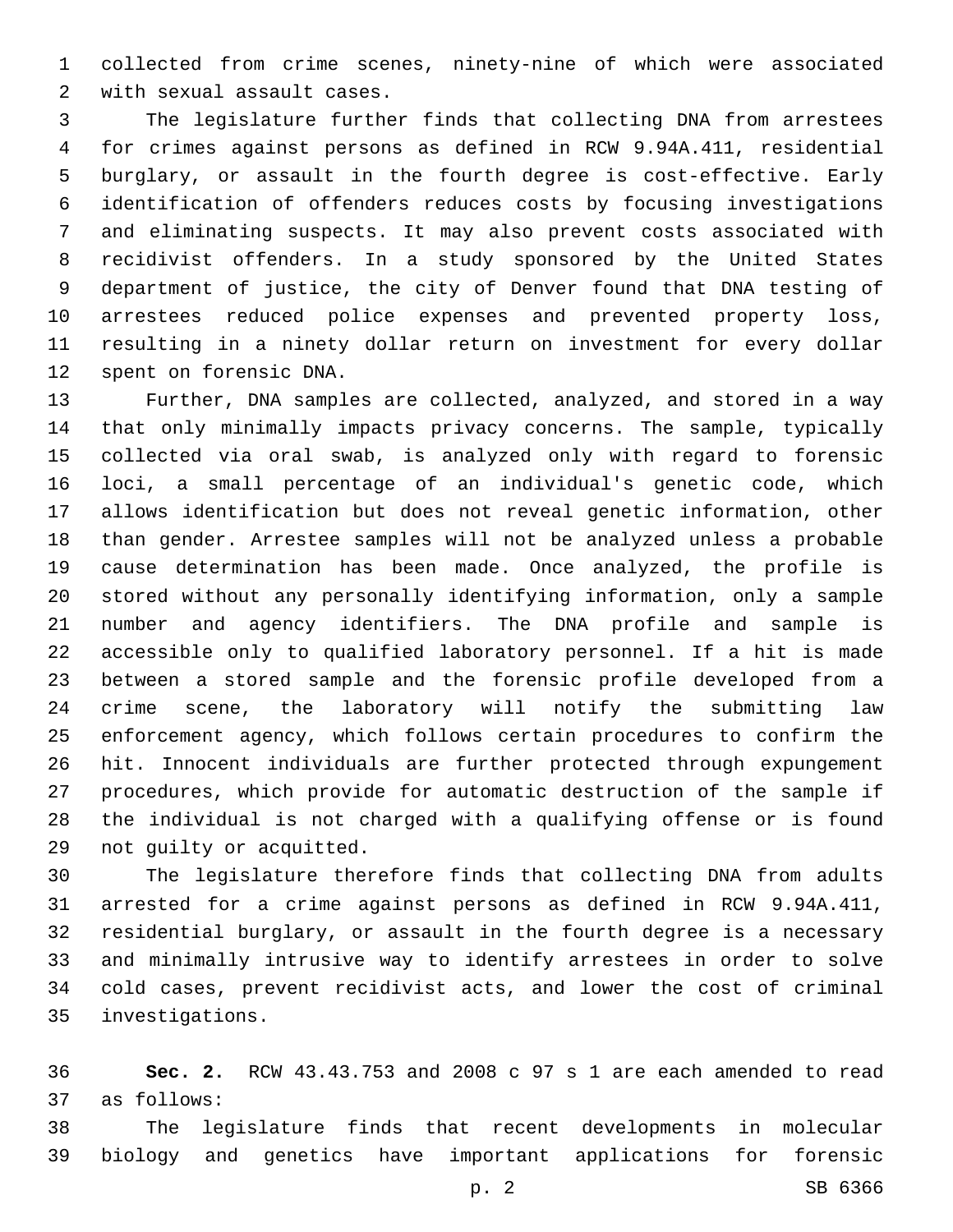science. It has been scientifically established that there is a unique pattern to the chemical structure of the deoxyribonucleic acid (DNA) contained in each cell of the human body. The process for identifying this pattern is called "DNA identification."

 The legislature further finds that DNA databases are important tools in criminal investigations, in the exclusion of individuals who are the subject of investigations or prosecutions, and in detecting recidivist acts. It is the policy of this state to assist federal, state, and local criminal justice and law enforcement agencies in both the identification and detection of individuals in criminal investigations and the identification and location of missing and unidentified persons. Therefore, it is in the best interest of the 13 state to establish a DNA database ((and DNA data bank)) containing DNA samples submitted by persons convicted of felony offenses and 15 other crimes ((as specified in RCW 43.43.754)), as well as by adults charged with a crime against persons as defined in RCW 9.94A.411, 17 residential burglary, or assault in the fourth degree. DNA samples necessary for the identification of missing persons and unidentified human remains shall also be included in the DNA database.

 The legislature further finds that the DNA identification system used by the federal bureau of investigation and the Washington state patrol has no ability to predict genetic disease or predisposal to illness. Nonetheless, the legislature intends that biological samples collected under RCW 43.43.735 and 43.43.754, and DNA identification data obtained from the samples, be used only for purposes related to criminal investigation, identification of human remains or missing persons, or improving the operation of the system authorized under 28 RCW  $\underline{43.43.735}$  and  $43.43.752$  through (( $\underline{43.43.758}$ ))  $\underline{43.43.759}$  and 29 sections 6 and 7 of this act.

 The legislature further finds that the DNA collection, testing, and storage process is minimally invasive to privacy based on the following features:

 (1) Biological samples for DNA testing are routinely collected by an oral swab as part of the legitimate police identification procedure;

 (2) A DNA profile is stored in a database accessible only to qualified laboratory personnel and does not appear in an individual's criminal history record;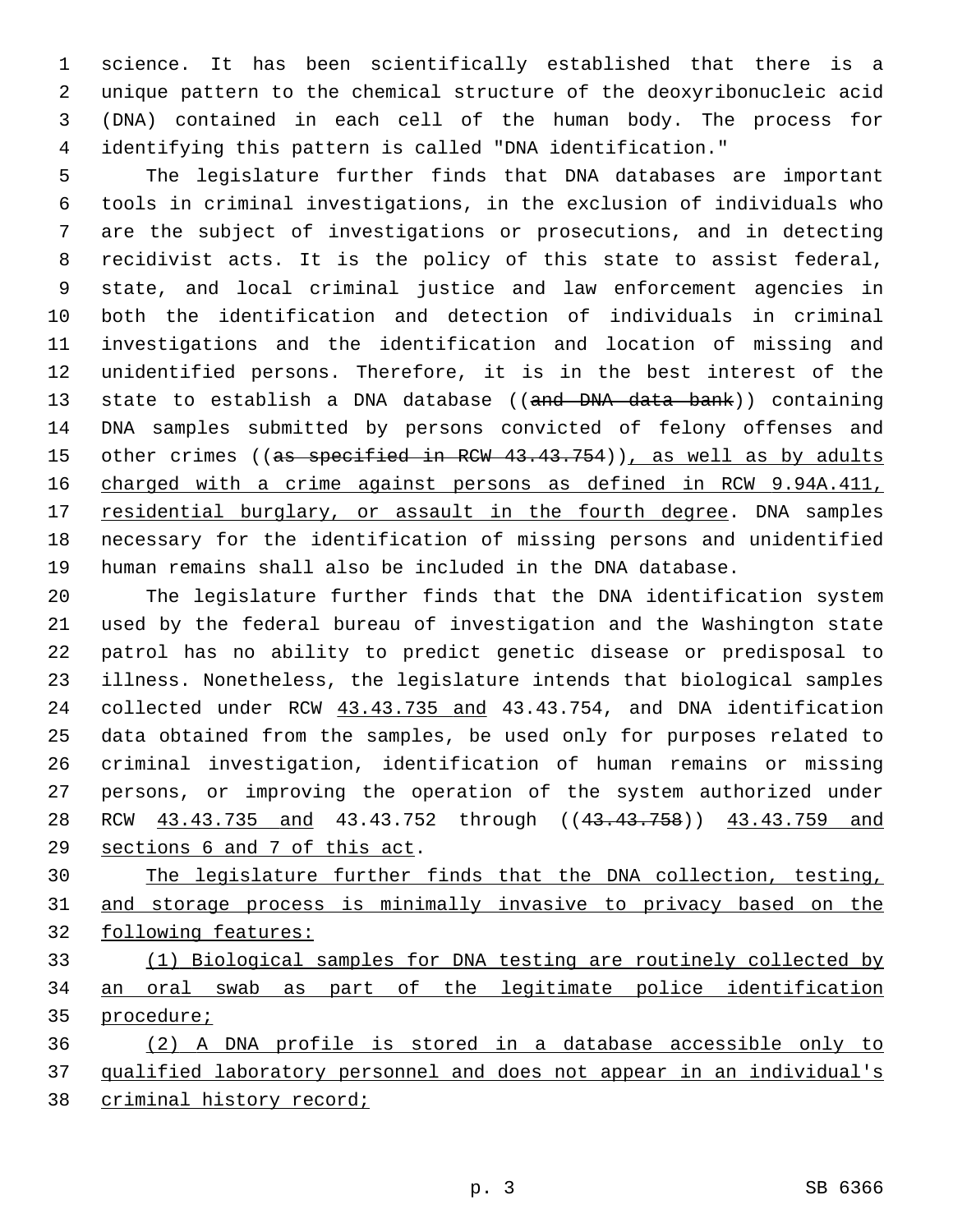(3) Entries in the DNA database contain only DNA markers necessary to human identification, which are a small part of a person's total genetic information; and

 (4) Personally identifying information does not appear in the DNA database.

 **Sec. 3.** RCW 43.43.735 and 2009 c 549 s 5130 are each amended to 7 read as follows:

 (1) It shall be the duty of the sheriff or director of public safety of every county, and the chief of police of every city or town, and of every chief officer of other law enforcement agencies duly operating within this state, to cause the photographing and fingerprinting of all adults and juveniles lawfully arrested for the commission of any criminal offense constituting a felony or gross misdemeanor. (a) When such juveniles are brought directly to a juvenile detention facility, the juvenile court administrator is also authorized, but not required, to cause the photographing, fingerprinting, and record transmittal to the appropriate law enforcement agency; and (b) a further exception may be made when the arrest is for a violation punishable as a gross misdemeanor and the arrested person is not taken into custody.20

 (2) It shall be the right, but not the duty, of the sheriff or director of public safety of every county, and the chief of police of every city or town, and every chief officer of other law enforcement agencies operating within this state to photograph and record the 25 fingerprints of all adults lawfully arrested.

 (3) Such sheriffs, directors of public safety, chiefs of police, and other chief law enforcement officers, may record, in addition to photographs and fingerprints, the palmprints, soleprints, toeprints, or any other identification data of all persons whose photograph and fingerprints are required or allowed to be taken under this section when in the discretion of such law enforcement officers it is necessary for proper identification of the arrested person or the investigation of the crime with which he or she is charged.

 (4)(a) Beginning July 1, 2017, it shall be the duty of the 35 sheriff or director of public safety of every county, and the chief of police of every city or town, and of every chief officer of other law enforcement agencies duly operating within this state, to cause the collection of biological samples for DNA identification analysis from all adults lawfully arrested for the commission of a crime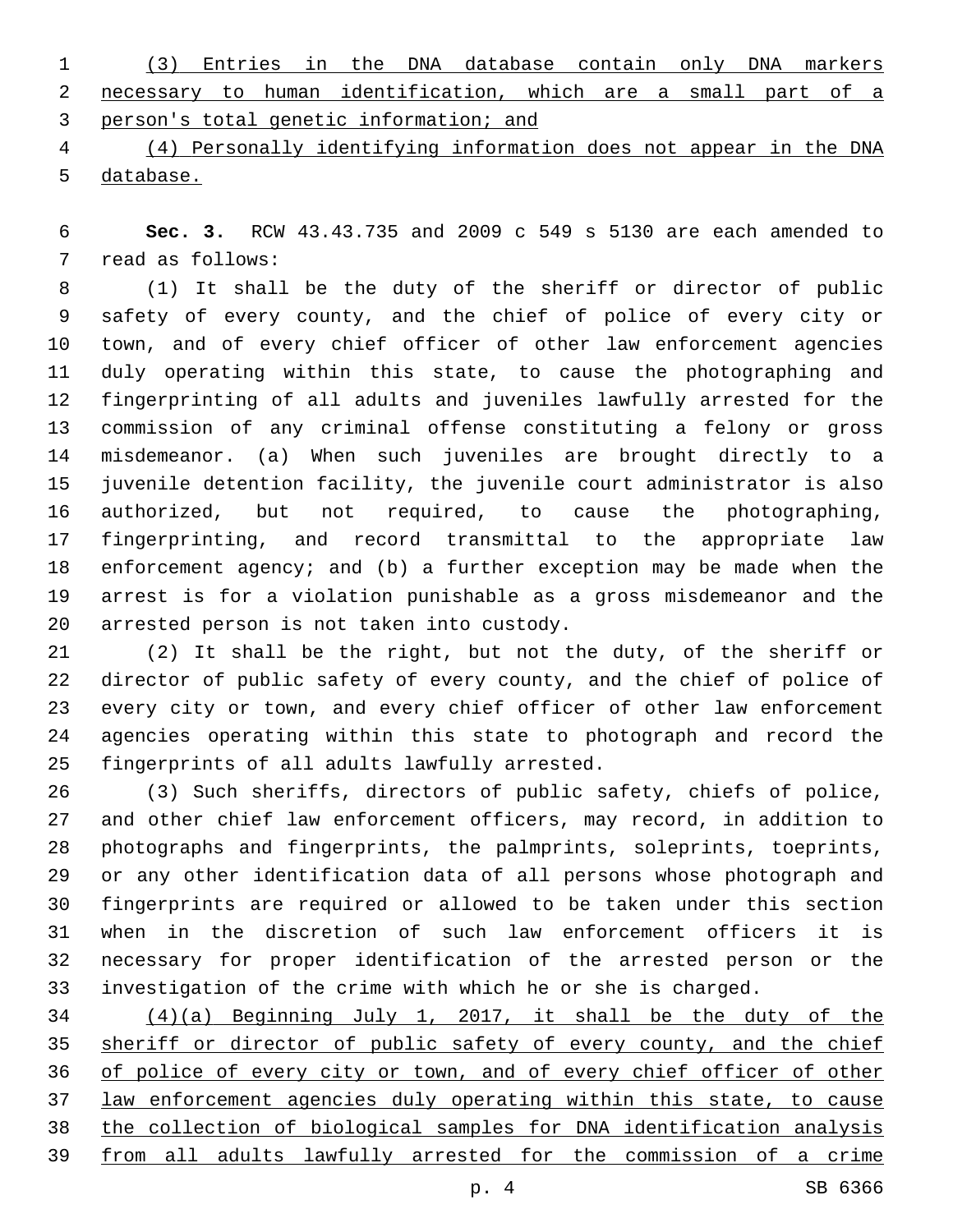against persons as defined in RCW 9.94A.411, residential burglary, or

2 assault in the fourth degree.

 (b) From January 1, 2017, through June 30, 2017, it shall be the 4 right, but not the duty, of the sheriff or director of public safety 5 of every county, and the chief of police of every city or town, and every chief officer of other law enforcement agencies operating within this state, to cause the collection of biological samples for DNA identification analysis from all adults lawfully arrested for the commission of a crime against persons as defined in RCW 9.94A.411, 10 residential burglary, or assault in the fourth degree.

(c) Biological samples collected under this subsection shall be:

 (i) Collected using the same technique as biological samples collected under RCW 43.43.754; and

 (ii) Forwarded to the forensic laboratory services bureau of the Washington state patrol following arraignment for a qualifying offense.

 (d) The forensic laboratory services bureau shall provide kits and instructions necessary for the collection of biological samples required by this section.

 **Sec. 4.** RCW 43.43.740 and 2006 c 294 s 7 are each amended to 21 read as follows:

 (1) It shall be the duty of the sheriff or director of public safety of every county, and the chief of police of every city or town, and of every chief officer of other law enforcement agencies duly operating within this state to furnish within seventy-two hours from the time of arrest to the section the required sets of fingerprints together with other identifying data as may be prescribed by the chief, of any person lawfully arrested, fingerprinted, and photographed pursuant to RCW 43.43.735.

 (2) Law enforcement agencies may retain and file copies of the fingerprints, photographs, and other identifying data and information obtained pursuant to RCW 43.43.735, except biological samples. Said records shall remain in the possession of the law enforcement agency as part of the identification record and are not returnable to the 35 subjects thereof.

 **Sec. 5.** RCW 43.43.754 and 2015 c 261 s 10 are each amended to 37 read as follows: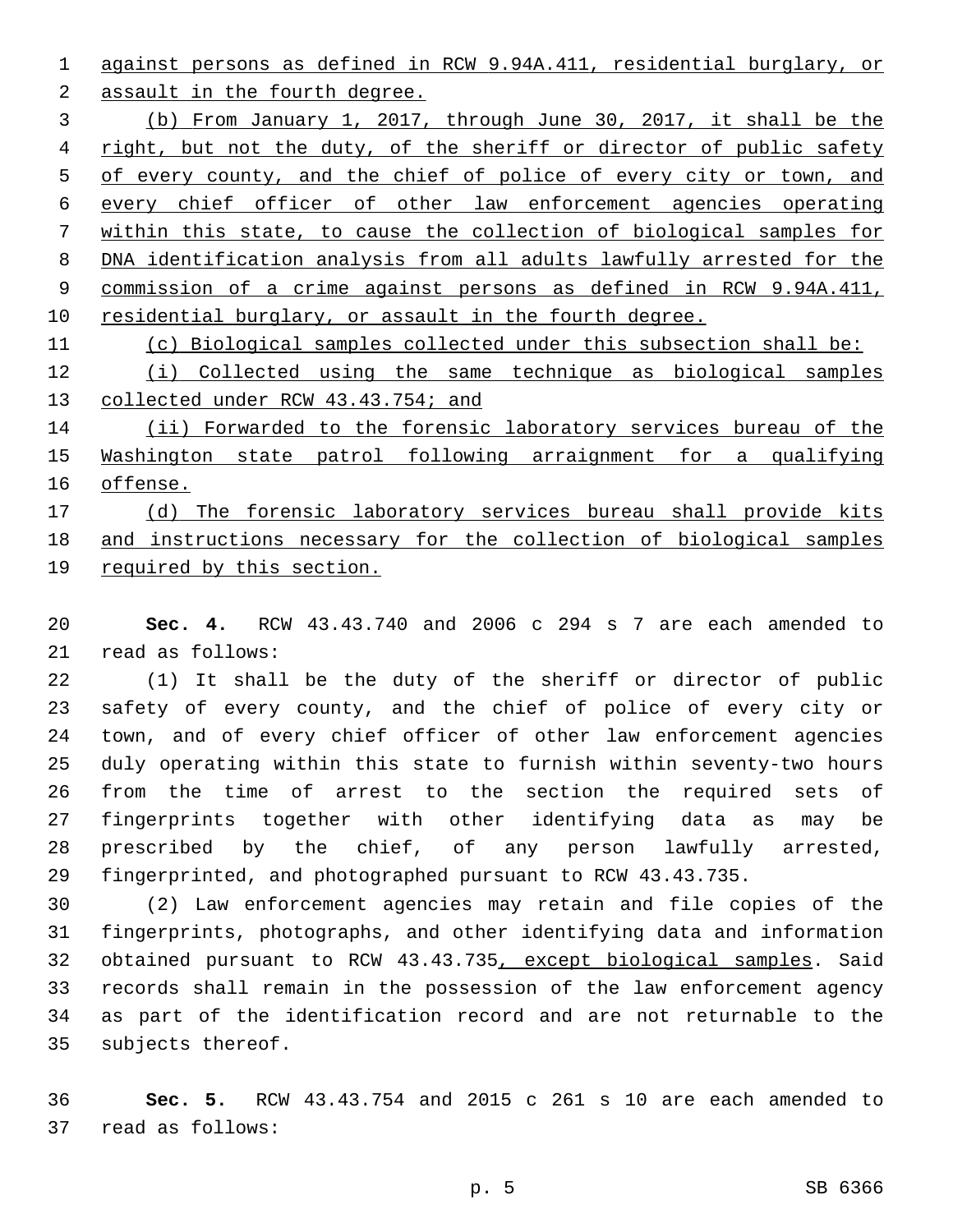(1) A biological sample must be collected for purposes of DNA 2 identification analysis from: (a) Every adult or juvenile individual convicted of a felony, or any of the following crimes (or equivalent juvenile offenses): Assault in the fourth degree with sexual motivation (RCW 9A.36.041, 9.94A.835)6 Communication with a minor for immoral purposes (RCW 9.68A.090) Custodial sexual misconduct in the second degree (RCW 9A.44.170) Failure to register (RCW 9A.44.130 for persons convicted on or before June 10, 2010, and RCW 9A.44.132 for persons convicted after 11 June 10, 2010) 12 Harassment (RCW 9A.46.020) 13 Patronizing a prostitute (RCW 9A.88.110) Sexual misconduct with a minor in the second degree (RCW  $9A.44.096$ ) 16 Stalking (RCW 9A.46.110) Violation of a sexual assault protection order granted under 18 chapter 7.90 RCW; ((and)) (b) Every adult or juvenile individual who is required to 20 register under RCW 9A.44.130; and (c) Every adult lawfully arrested for a crime against persons as defined in RCW 9.94A.411, residential burglary, or assault in the 23 fourth degree. (2) If the Washington state patrol crime laboratory already has a DNA sample from an individual for a qualifying offense, a subsequent 26 submission is not required to be submitted. (3) Biological samples shall be collected in the following 28 manner: (a) For persons convicted of any offense listed in subsection (1)(a) of this section or adjudicated guilty of an equivalent juvenile offense who do not serve a term of confinement in a department of corrections facility, and do serve a term of confinement in a city or county jail facility, the city or county shall be responsible for obtaining the biological samples at the time 35 of transfer to the facility. (b) The local police department or sheriff's office shall be responsible for obtaining the biological samples for: (i) Persons convicted of any offense listed in subsection (1)(a)

 of this section or adjudicated guilty of an equivalent juvenile offense who do not serve a term of confinement in a department of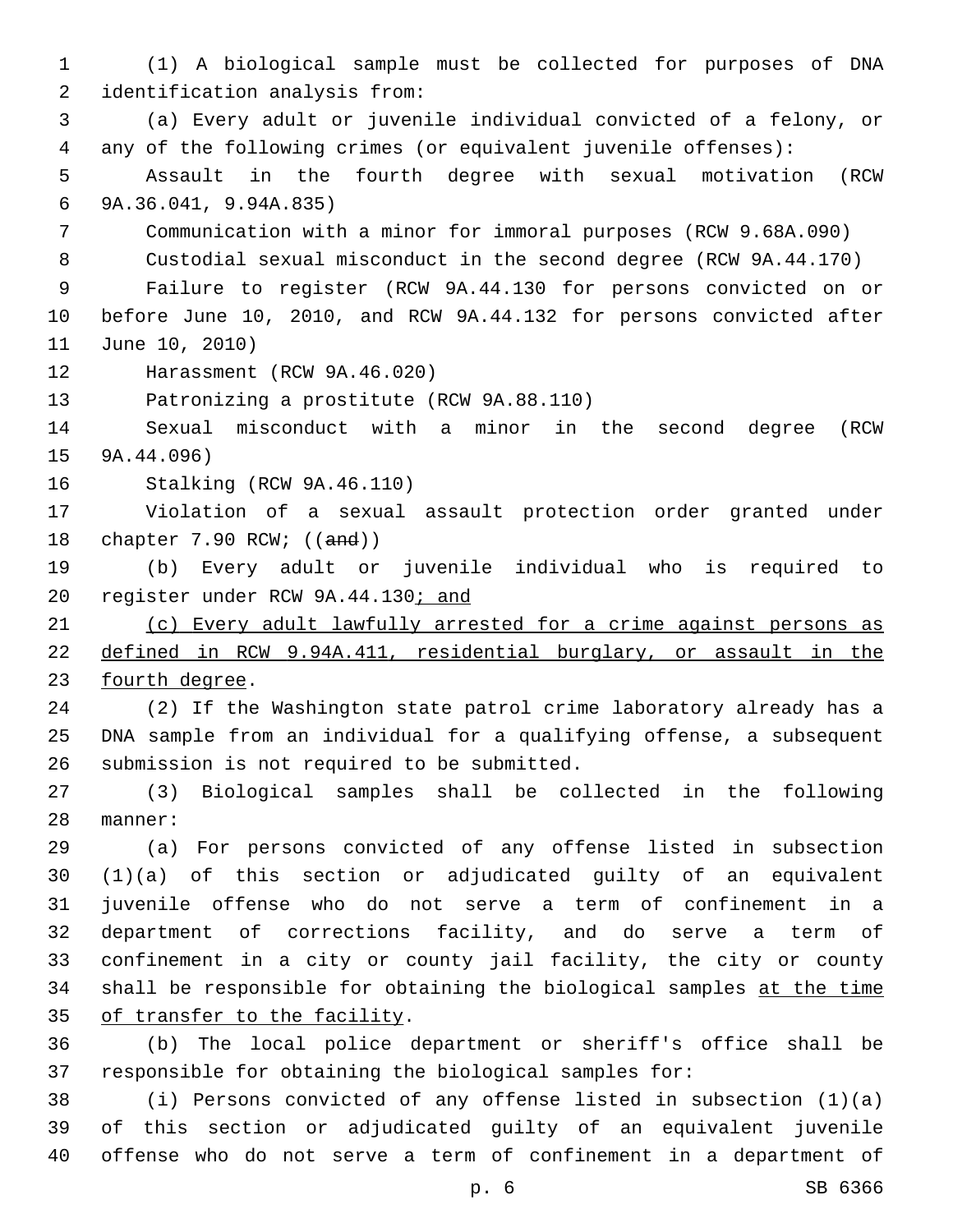corrections facility, and do not serve a term of confinement in a 2 city or county jail facility; and

(ii) Persons who are required to register under RCW 9A.44.130.

 (c) For persons convicted of any offense listed in subsection (1)(a) of this section or adjudicated guilty of an equivalent juvenile offense, who are serving or who are to serve a term of confinement in a department of corrections facility or a department of social and health services facility, the facility holding the 9 person shall be responsible for obtaining the biological samples at 10 the time of transfer to the facility. For those persons incarcerated before June 12, 2008, who have not yet had a biological sample collected, priority shall be given to those persons who will be 13 released the soonest.

 (d)(i) For adults lawfully arrested for a crime against persons as defined in RCW 9.94A.411, residential burglary, or assault in the fourth degree, the city or county jail shall obtain a biological sample prior to the person's release. The jail shall provide the person with notice of the rights to expungement and destruction as 19 required by section 7 of this act.

 (ii) The biological sample shall be retained by the city or county jail until the arrestee is arraigned for a qualifying offense. Following the arraignment, the sample must be submitted to the forensic laboratory services bureau in a sealed envelope. If the arrestee is not arraigned for a qualifying offense, the envelope and sample must be immediately destroyed and notice must be provided to the person and defense counsel.

 (4) Any biological sample taken pursuant to RCW 43.43.735 and 43.43.752 through ((43.43.758)) 43.43.759 and sections 6 and 7 of this act may be retained by the forensic laboratory services bureau, 30 and shall be analyzed by the forensic laboratory services bureau unless a complete DNA profile for the person has previously been entered in the DNA database.

 (5) Any biological sample taken pursuant to RCW 43.43.735 and 43.43.752 through 43.43.759 and sections 6 and 7 of this act shall be used solely for the purpose of providing DNA or other tests for identification analysis and prosecution of a criminal offense or for the identification of human remains or missing persons. Nothing in this section prohibits the submission of results derived from the biological samples to the federal bureau of investigation combined 40 DNA index system.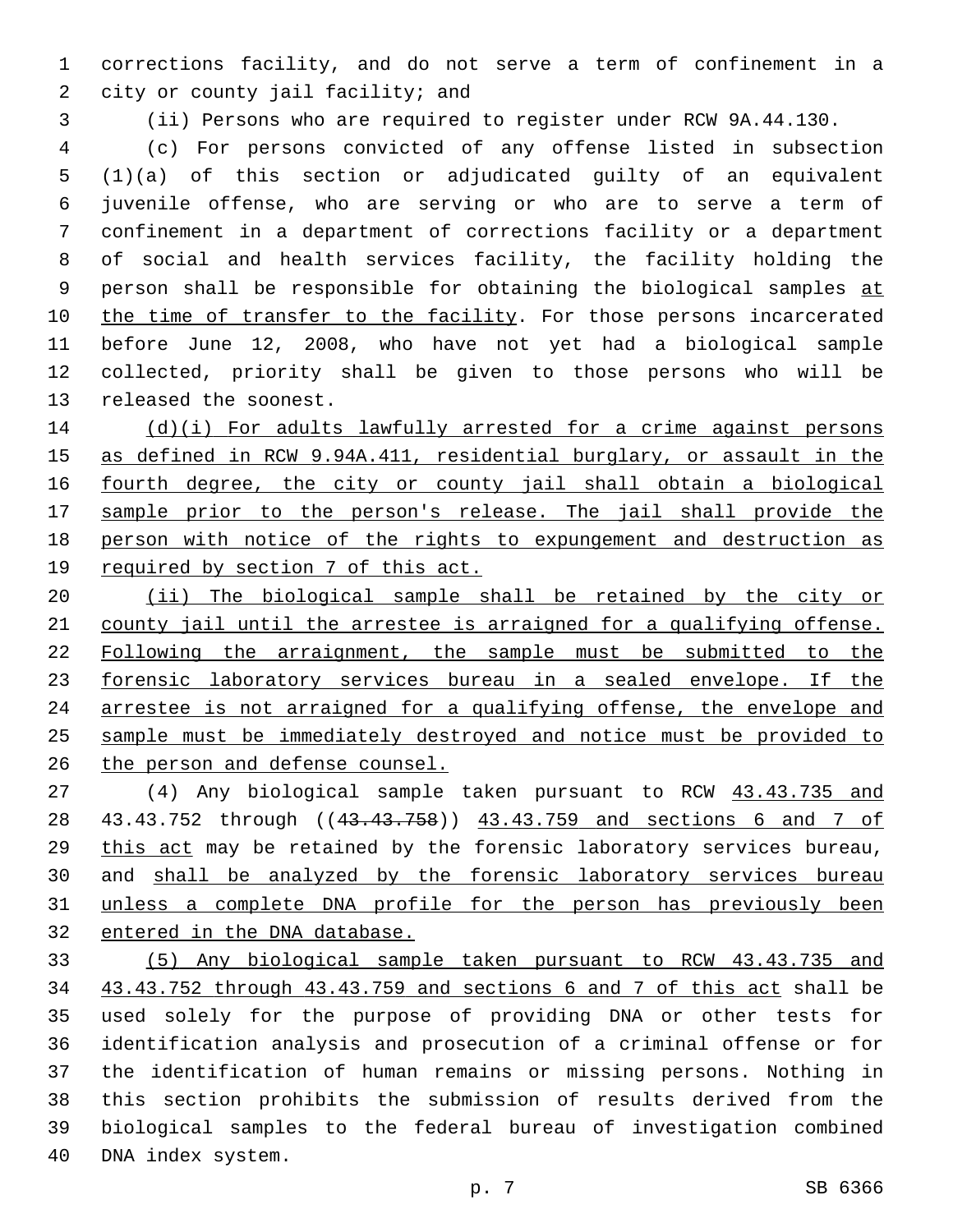$((\{5\}))$  (6) The forensic laboratory services bureau of the Washington state patrol is responsible for testing performed on all biological samples that are collected under subsection (1) of this section, to the extent allowed by funding available for this 5 purpose((- The director shall give priority to testing on samples collected from those adults or juveniles convicted of a felony or adjudicated guilty of an equivalent juvenile offense that is defined 8 as a sex offense or a violent offense in RCW 9.94A.030)), except as described in subsection (3)(d)(ii) of this section. Known duplicate samples may be excluded from testing unless testing is deemed 11 necessary or advisable by the director.

12  $((+6))$   $(7)$  This section applies to:

13 (a) All adults and juveniles to whom this section applied prior 14 to June 12, 2008;

15 (b) All adults and juveniles to whom this section did not apply 16 prior to June 12, 2008, who:

17 (i) Are convicted on or after June 12, 2008, of an offense listed 18 in subsection  $(1)(a)$  of this section; or

19 (ii) Were convicted prior to June 12, 2008, of an offense listed 20 in subsection (1)(a) of this section and are still incarcerated on or 21 after June 12, 2008; ((and))

22 (c) All adults and juveniles who are required to register under 23 RCW ((9A.44.130)) 9A.44.132 on or after June 12, 2008, whether 24 convicted before, on, or after June 12, 2008; and

25 (d) All adults lawfully arrested for a crime against persons as 26 defined in RCW 9.94A.411, residential burglary, or assault in the 27 fourth degree, on or after January 1, 2017.

 $((+7+))$  (8)(a) Except as provided in (b) of this subsection, this section creates no rights in a third person. No cause of action may be brought based upon the noncollection or nonanalysis or the delayed collection or analysis of a biological sample authorized to be taken under RCW 43.43.735 or 43.43.752 through ((43.43.758)) 43.43.759 and 33 sections 6 and 7 of this act.

34 (b)(i) If the city or county jail negligently or willfully fails 35 to destroy a biological sample as required by subsection  $(3)(d)(ii)$ 36 of this section, the person from whom the jail facility obtained the 37 sample may bring an action against the city or county for actual 38 damages and reasonable attorneys' fees and costs.

39 (ii) If the forensic laboratory services bureau negligently or 40 willfully fails to destroy a biological sample as required by section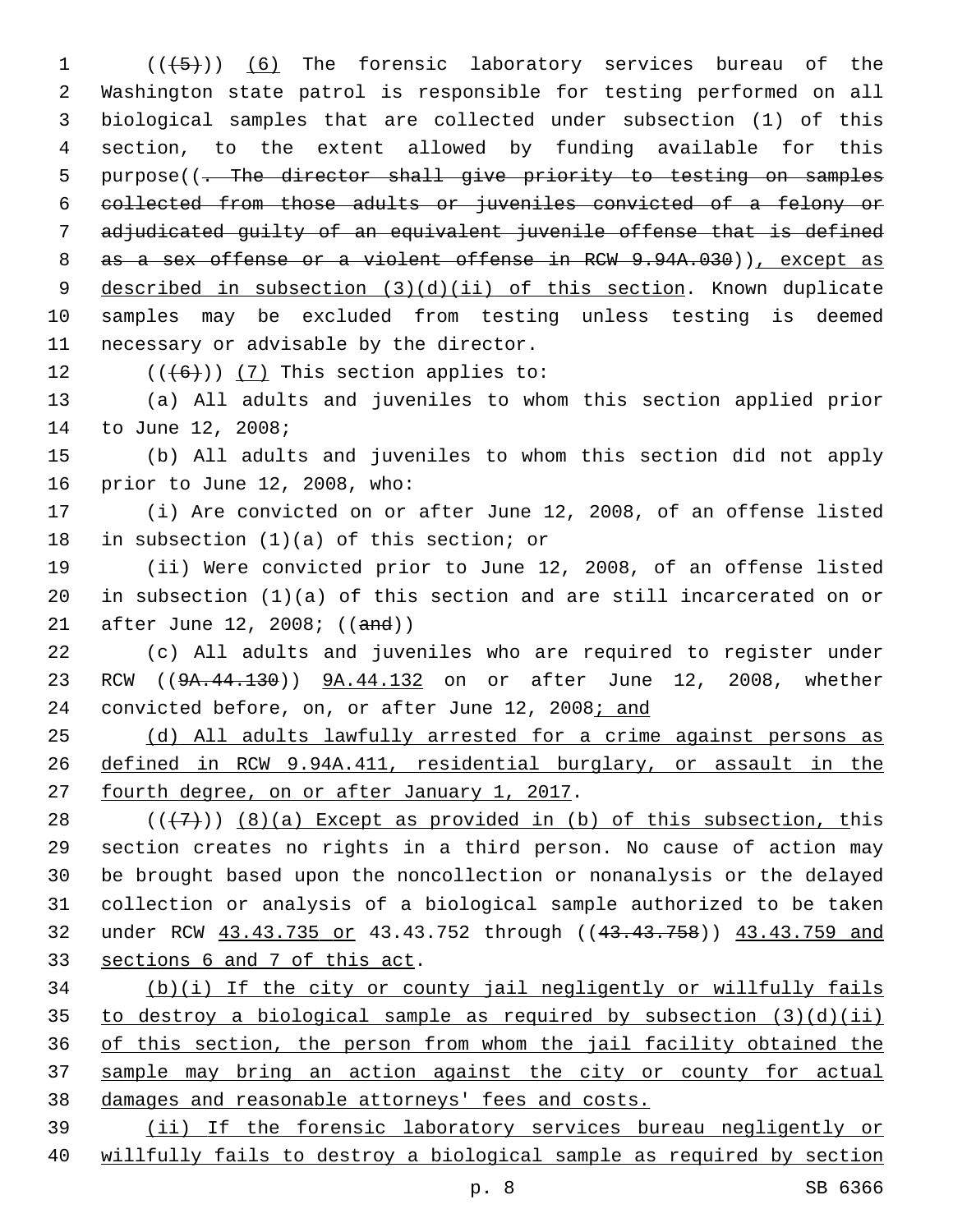1 7 of this act, the person from whom the jail facility obtained the sample may bring an action against the state for actual damages and 3 reasonable attorneys' fees and costs.

 (((8))) (9) The detention, arrest, or conviction of a person based upon a database match or database information is not invalidated if it is determined that the sample was obtained or placed in the database by mistake, if the sample is subject to expungement pursuant to this chapter, or if the conviction or juvenile adjudication that resulted in the collection of the biological sample was subsequently vacated or otherwise altered in any future proceeding including but not limited to posttrial or postfact-finding motions, appeals, or collateral attacks.

 $((+9))$   $(10)$  A person commits the crime of refusal to provide DNA if the person has a duty to register under RCW 9A.44.130 and the person willfully refuses to comply with a legal request for a DNA sample as required under this section. The refusal to provide DNA is 17 a gross misdemeanor.

 NEW SECTION. **Sec. 6.** A new section is added to chapter 43.43 19 RCW to read as follows:

 A person's sample and DNA records from the identification system must be expunged by the city or county jail automatically within 22 sixty days if:

 (1) The person is not charged with an offense requiring collection of a biological sample under RCW 43.43.735 within one year 25 of arrest; or

 (2) The person has been found not guilty or has been acquitted of an offense requiring collection of a biological sample under RCW 43.43.735.28

 NEW SECTION. **Sec. 7.** A new section is added to chapter 43.43 30 RCW to read as follows:

 (1) A person may request expungement of the person's sample and DNA records from the DNA identification system if the underlying conviction or adjudication requiring collection of a biological sample under RCW 43.43.754 has been reversed and the case dismissed.

 (2) To request expungement, the person must submit the following documents to the forensic laboratory services bureau:

37 (a) A written request for expungement; and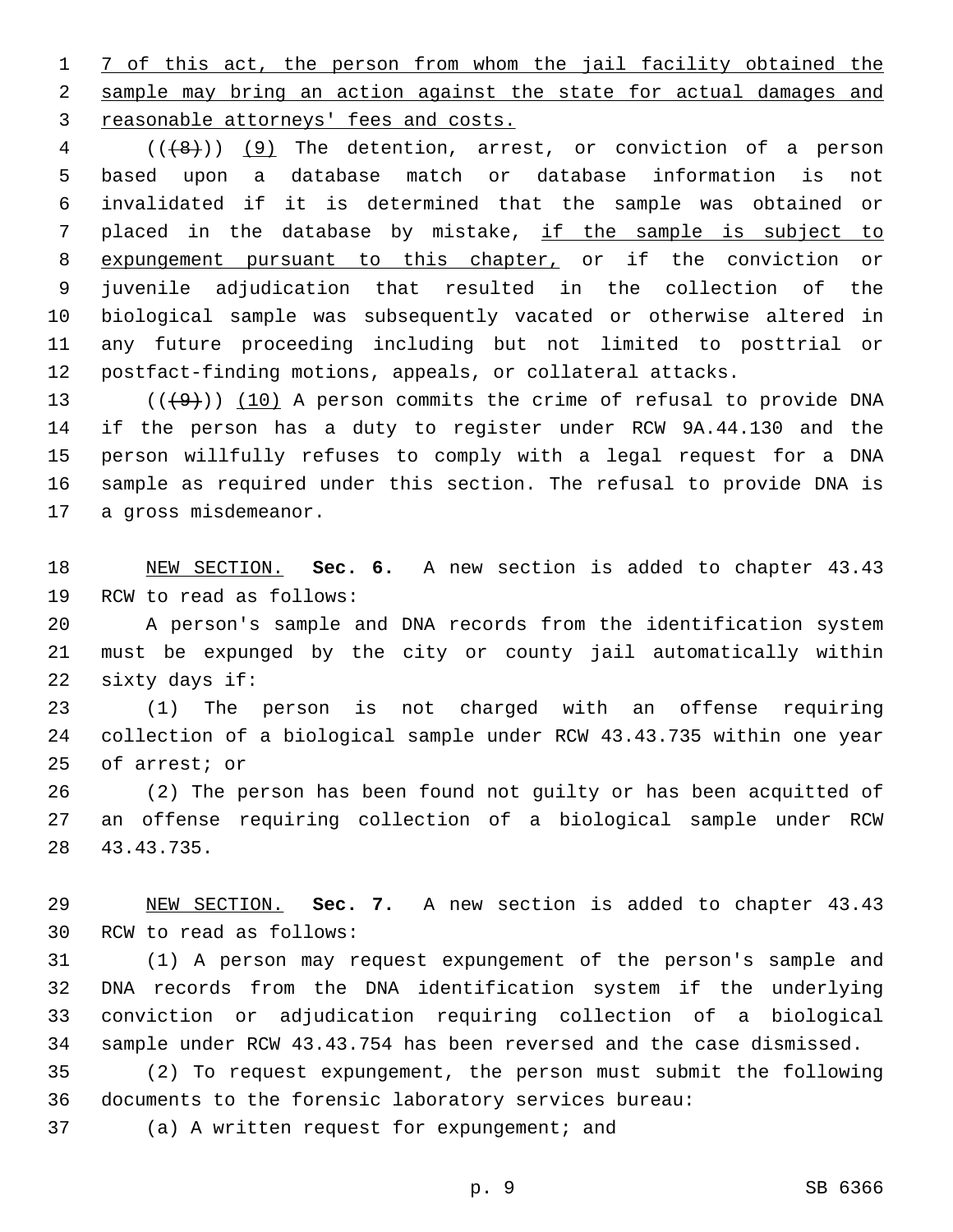(b) A certified copy of a final court order reversing the conviction that required collection of a biological sample under RCW 43.43.754.3

 (3)(a) Once the forensic laboratory services bureau has received the documents required by subsection (2) of this section, the forensic laboratory services bureau shall expunge the person's sample and DNA records from the DNA identification system.

 (b) The forensic laboratory services bureau may not expunge a person's sample and DNA records from the DNA identification system if the person has a prior conviction or a pending charge for which collection of a sample is authorized under RCW 43.43.735 or 12 43.43.754.

 (4) The forensic laboratory services bureau shall provide information regarding the rights to expungement and destruction on the Washington state patrol's official web site. The information must 16 include procedures for requesting expungement.

 NEW SECTION. **Sec. 8.** A new section is added to chapter 70.48 18 RCW to read as follows:

 (1) The jail administrator or his or her designee or chief law enforcement executive or his or her designee shall provide notice of the requirements of RCW 43.43.735, 43.43.740, 43.43.754, and sections 6 and 7 of this act to jail staff who perform booking procedures and 23 other staff as appropriate.

 (2) Jail staff shall provide a notice of the rights to expungement and destruction to all adults arrested for a crime against persons as defined in RCW 9.94A.411, residential burglary, or assault in the fourth degree, at the time a biological sample for DNA testing is taken. The notice must be in substantially the following form:29

 "Washington law requires the collection of a biological sample for DNA testing from all adults arrested for a crime against persons as defined in RCW 9.94A.411, residential burglary, or assault in the fourth degree. If you are charged with and arraigned for a qualifying offense, the sample will be sent to the forensic laboratory services bureau to be analyzed for inclusion in the DNA database. The city or county jail will automatically destroy your DNA sample if: (1) You are not charged with a qualifying offense within one year of your 38 arrest; or (2) you are found not guilty.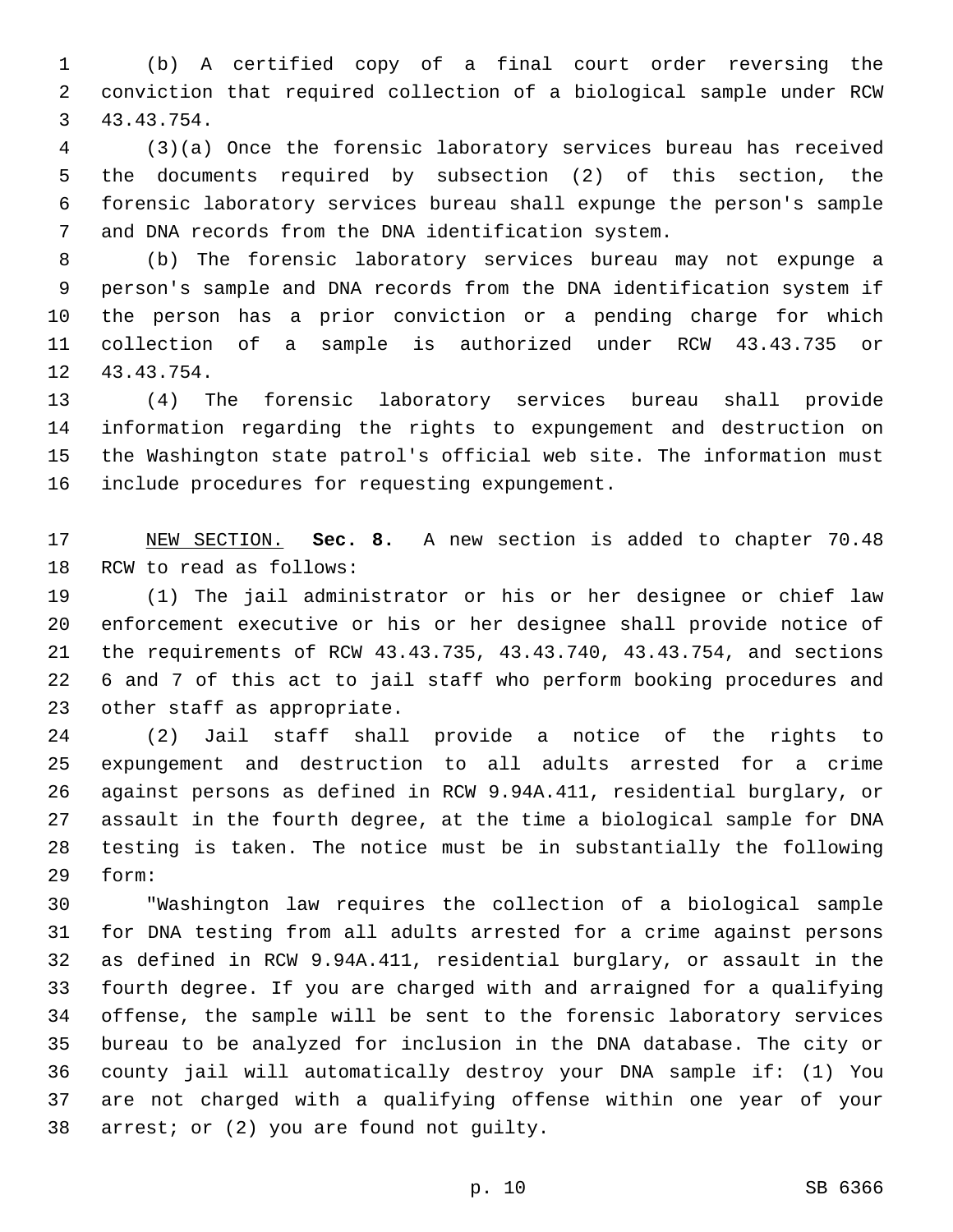YOU HAVE A RIGHT TO REQUEST EXPUNGEMENT OF YOUR DNA SAMPLE AND RECORDS IF YOUR CONVICTION IS REVERSED AND THE CASE DISMISSED. YOU ALSO HAVE A RIGHT TO BRING SUIT IF THE LABORATORY FAILS TO DESTROY YOUR BIOLOGICAL SAMPLE, AS REQUIRED BY RCW 43.43.754.

 For more information regarding your rights to expungement and destruction, see RCW 43.43.754 and sections 6 and 7 of this act."

 **Sec. 9.** RCW 46.63.110 and 2012 c 82 s 1 are each amended to read 8 as follows:

 (1) A person found to have committed a traffic infraction shall be assessed a monetary penalty. No penalty may exceed two hundred and fifty dollars for each offense unless authorized by this chapter or 12 title.

 (2) The monetary penalty for a violation of (a) RCW 46.55.105(2) is two hundred fifty dollars for each offense; (b) RCW 46.61.210(1) is five hundred dollars for each offense. No penalty assessed under 16 this subsection  $(2)$  may be reduced.

 (3) The supreme court shall prescribe by rule a schedule of monetary penalties for designated traffic infractions. This rule shall also specify the conditions under which local courts may exercise discretion in assessing fines and penalties for traffic infractions. The legislature respectfully requests the supreme court to adjust this schedule every two years for inflation.

 (4) There shall be a penalty of twenty-five dollars for failure to respond to a notice of traffic infraction except where the infraction relates to parking as defined by local law, ordinance, regulation, or resolution or failure to pay a monetary penalty imposed pursuant to this chapter. A local legislative body may set a monetary penalty not to exceed twenty-five dollars for failure to respond to a notice of traffic infraction relating to parking as defined by local law, ordinance, regulation, or resolution. The local court, whether a municipal, police, or district court, shall impose the monetary penalty set by the local legislative body.

 (5) Monetary penalties provided for in chapter 46.70 RCW which are civil in nature and penalties which may be assessed for violations of chapter 46.44 RCW relating to size, weight, and load of motor vehicles are not subject to the limitation on the amount of monetary penalties which may be imposed pursuant to this chapter.

 (6) Whenever a monetary penalty, fee, cost, assessment, or other monetary obligation is imposed by a court under this chapter, it is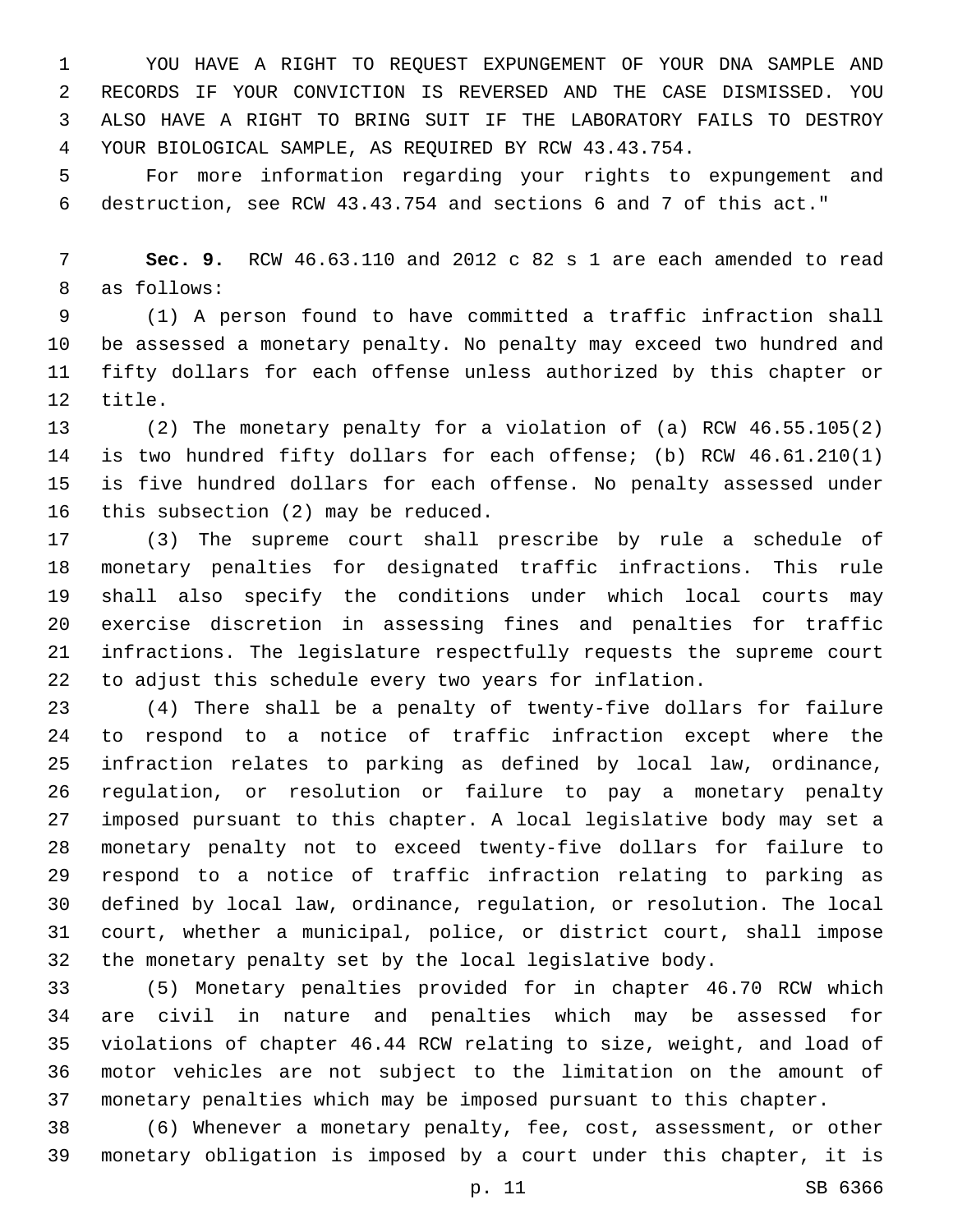immediately payable and is enforceable as a civil judgment under Title 6 RCW. If the court determines, in its discretion, that a person is not able to pay a monetary obligation in full, and not more than one year has passed since the later of July 1, 2005, or the date the monetary obligation initially became due and payable, the court shall enter into a payment plan with the person, unless the person has previously been granted a payment plan with respect to the same monetary obligation, or unless the person is in noncompliance of any existing or prior payment plan, in which case the court may, at its discretion, implement a payment plan. If the court has notified the department that the person has failed to pay or comply and the person has subsequently entered into a payment plan and made an initial payment, the court shall notify the department that the infraction has been adjudicated, and the department shall rescind any suspension of the person's driver's license or driver's privilege based on failure to respond to that infraction. "Payment plan," as used in this section, means a plan that requires reasonable payments based on the financial ability of the person to pay. The person may voluntarily pay an amount at any time in addition to the payments 20 required under the payment plan.

 (a) If a payment required to be made under the payment plan is delinquent or the person fails to complete a community restitution program on or before the time established under the payment plan, unless the court determines good cause therefor and adjusts the payment plan or the community restitution plan accordingly, the court may refer the unpaid monetary penalty, fee, cost, assessment, or other monetary obligation for civil enforcement until all monetary obligations, including those imposed under subsections (3) and (4) of this section, have been paid, and court authorized community restitution has been completed, or until the court has entered into a new time payment or community restitution agreement with the person. For those infractions subject to suspension under RCW 46.20.289, the court shall notify the department of the person's failure to meet the conditions of the plan, and the department shall suspend the person's 35 driver's license or driving privileges.

 (b) If a person has not entered into a payment plan with the court and has not paid the monetary obligation in full on or before the time established for payment, the court may refer the unpaid monetary penalty, fee, cost, assessment, or other monetary obligation to a collections agency until all monetary obligations have been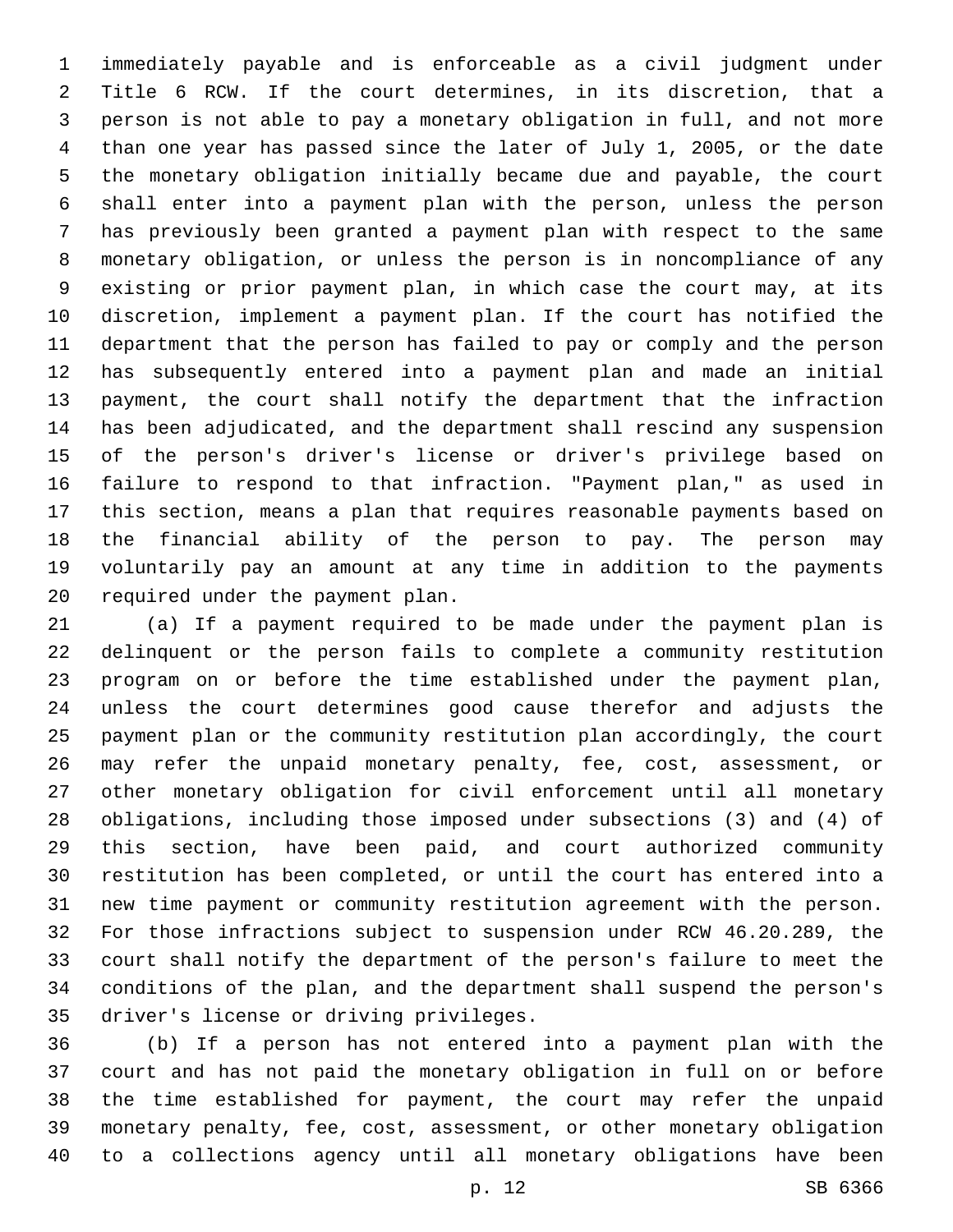paid, including those imposed under subsections (3) and (4) of this section, or until the person has entered into a payment plan under this section. For those infractions subject to suspension under RCW 46.20.289, the court shall notify the department of the person's delinquency, and the department shall suspend the person's driver's 6 license or driving privileges.

 (c) If the payment plan is to be administered by the court, the court may assess the person a reasonable administrative fee to be wholly retained by the city or county with jurisdiction. The administrative fee shall not exceed ten dollars per infraction or twenty-five dollars per payment plan, whichever is less.

 (d) Nothing in this section precludes a court from contracting with outside entities to administer its payment plan system. When outside entities are used for the administration of a payment plan, the court may assess the person a reasonable fee for such administrative services, which fee may be calculated on a periodic, 17 percentage, or other basis.

 (e) If a court authorized community restitution program for offenders is available in the jurisdiction, the court may allow conversion of all or part of the monetary obligations due under this section to court authorized community restitution in lieu of time payments if the person is unable to make reasonable time payments.

 (7) In addition to any other penalties imposed under this section and not subject to the limitation of subsection (1) of this section, a person found to have committed a traffic infraction shall be 26 assessed:

 (a) A fee of five dollars per infraction. Under no circumstances shall this fee be reduced or waived. Revenue from this fee shall be forwarded to the state treasurer for deposit in the emergency medical services and trauma care system trust account under RCW 70.168.040;

31 (b) A fee of ((ten)) nine dollars and fifty cents per infraction. Under no circumstances shall this fee be reduced or waived. Revenue from this fee shall be forwarded to the state treasurer for deposit 34 in the Washington auto theft prevention authority account;  $((and))$ 

 (c) A fee of two dollars per infraction. Revenue from this fee shall be forwarded to the state treasurer for deposit in the 37 traumatic brain injury account established in RCW 74.31.060; and

 (d) A fee of fifty cents per infraction. Revenues from this fee 39 shall be forwarded to the state treasurer for deposit in the state DNA database account established in RCW 43.43.7532.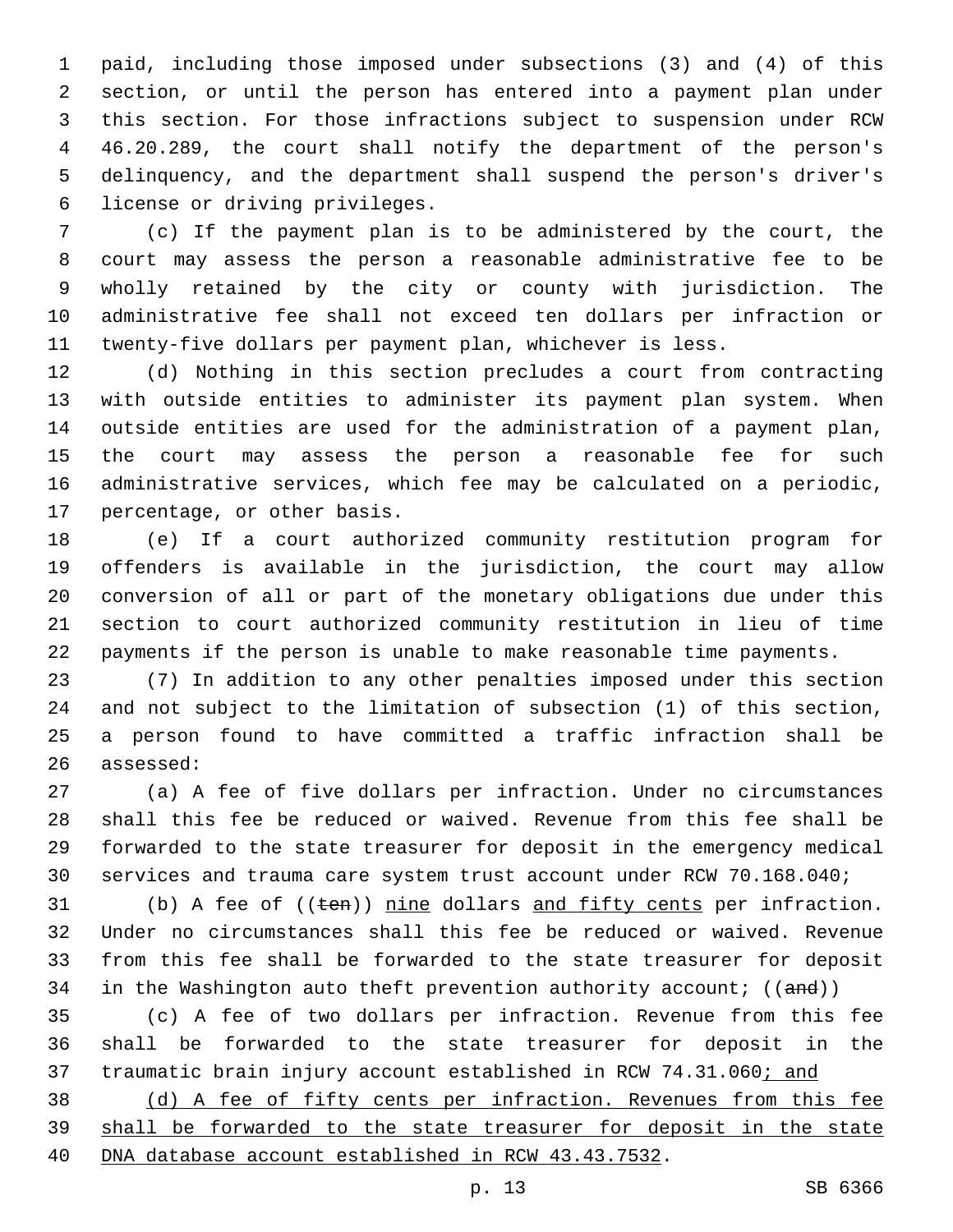(8)(a) In addition to any other penalties imposed under this section and not subject to the limitation of subsection (1) of this section, a person found to have committed a traffic infraction other than of RCW 46.61.527 or 46.61.212 shall be assessed an additional penalty of twenty dollars. The court may not reduce, waive, or suspend the additional penalty unless the court finds the offender to be indigent. If a court authorized community restitution program for offenders is available in the jurisdiction, the court shall allow offenders to offset all or a part of the penalty due under this subsection (8) by participation in the court authorized community 11 restitution program.

 (b) Eight dollars and fifty cents of the additional penalty under (a) of this subsection shall be remitted to the state treasurer. The remaining revenue from the additional penalty must be remitted under chapters 2.08, 3.46, 3.50, 3.62, 10.82, and 35.20 RCW. Money remitted under this subsection to the state treasurer must be deposited in the state general fund. The balance of the revenue received by the county or city treasurer under this subsection must be deposited into the county or city current expense fund. Moneys retained by the city or county under this subsection shall constitute reimbursement for any 21 liabilities under RCW 43.135.060.

 (9) If a legal proceeding, such as garnishment, has commenced to collect any delinquent amount owed by the person for any penalty imposed by the court under this section, the court may, at its 25 discretion, enter into a payment plan.

 (10) The monetary penalty for violating RCW 46.37.395 is: (a) Two hundred fifty dollars for the first violation; (b) five hundred dollars for the second violation; and (c) seven hundred fifty dollars 29 for each violation thereafter.

 **Sec. 10.** RCW 43.43.690 and 2015 c 265 s 30 are each amended to 31 read as follows:

 (1) When an adult offender has been adjudged guilty of violating any criminal statute of this state and a crime laboratory analysis was performed by a state crime laboratory, in addition to any other disposition, penalty, or fine imposed, the court shall levy a crime laboratory analysis fee of one hundred dollars for each offense for 37 which the person was convicted. ((Upon a verified petition by the person assessed the fee, the court may suspend payment of all or part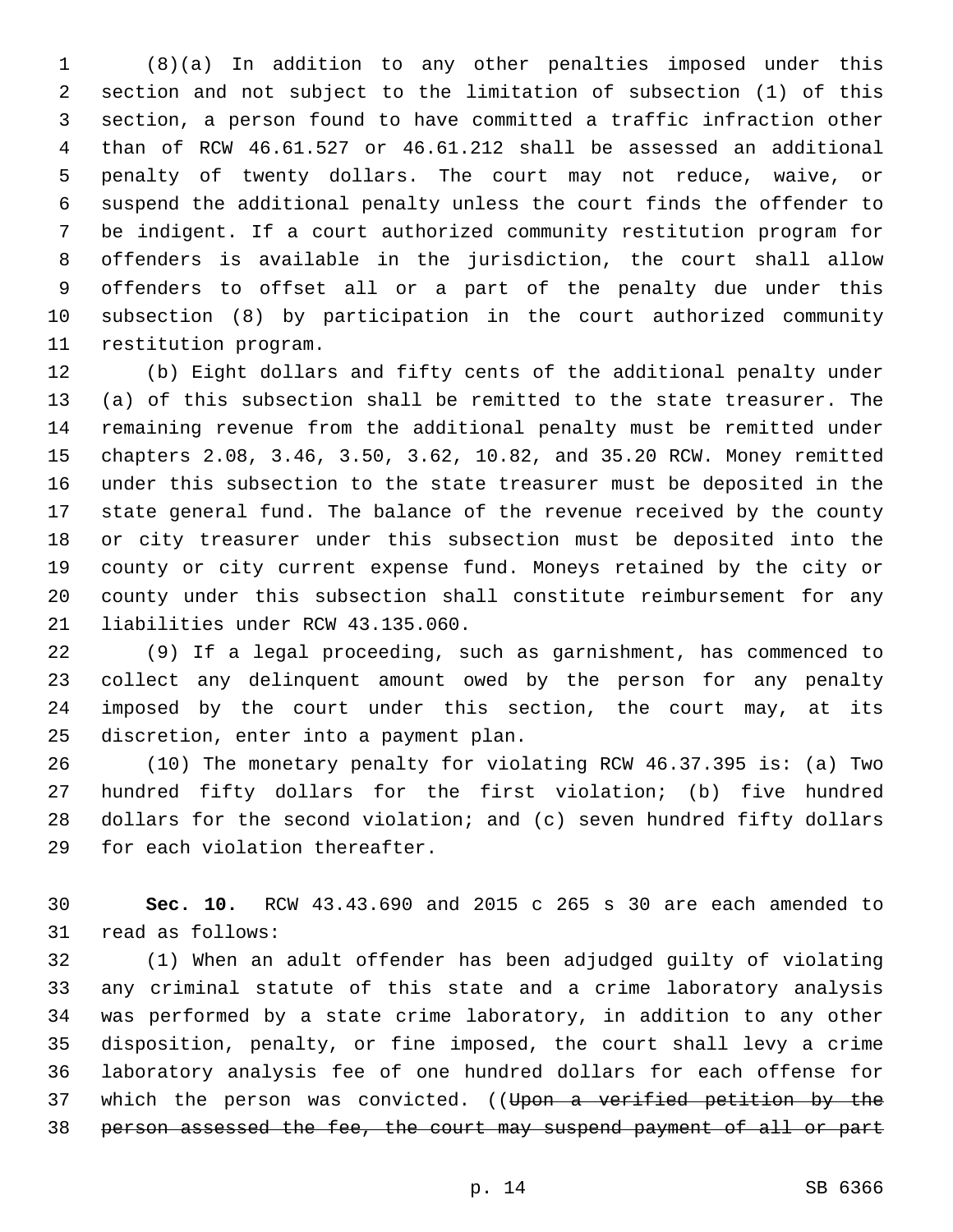of the fee if it finds that the person does not have the ability to 2 pay)) The court may not suspend or defer payment of the fee.

 (2) All crime laboratory analysis fees assessed under this section shall be collected by the clerk of the court and forwarded to the state general fund, to be used only for crime laboratories. The clerk may retain five dollars to defray the costs of collecting the 7 fees.

 **Sec. 11.** RCW 43.43.759 and 2002 c 289 s 3 are each amended to 9 read as follows:

 The Washington state patrol shall consult with the forensic investigations council and adopt rules to implement RCW 43.43.752 through 43.43.758 and sections 6 and 7 of this act. The rules shall prohibit the use of DNA identification data for any research or other purpose that is not related to a criminal investigation, to the identification of human remains or missing persons, or to improving the operation of the system authorized by RCW 43.43.752 through 17 43.43.758 and sections 6 and 7 of this act. The rules must also identify appropriate sources and collection methods for biological samples needed for purposes of DNA identification analysis.

 NEW SECTION. **Sec. 12.** A new section is added to chapter 43.43 21 RCW to read as follows:

 By January 1, 2018, and annually thereafter, and in compliance with RCW 43.01.036, the forensic laboratory services bureau must submit a report to the legislature and the governor on the status of 25 the statewide DNA database including:

 (1) Statistical analysis of the racial demographics of individuals arrested and those subsequently charged with crimes that 28 require DNA collection at the time of arrest;

 (2) The number of DNA samples collected from individuals arrested and the number subsequently charged with crimes that require DNA 31 collection at the time of arrest;

 (3) The sufficiency of protocols and procedures adopted to prevent the unlawful testing of DNA and ensure the expungement of DNA 34 as required; and

 (4) A detailed analysis of the investigations aided by DNA profiles that includes: 36

37 (a) The number of matches;